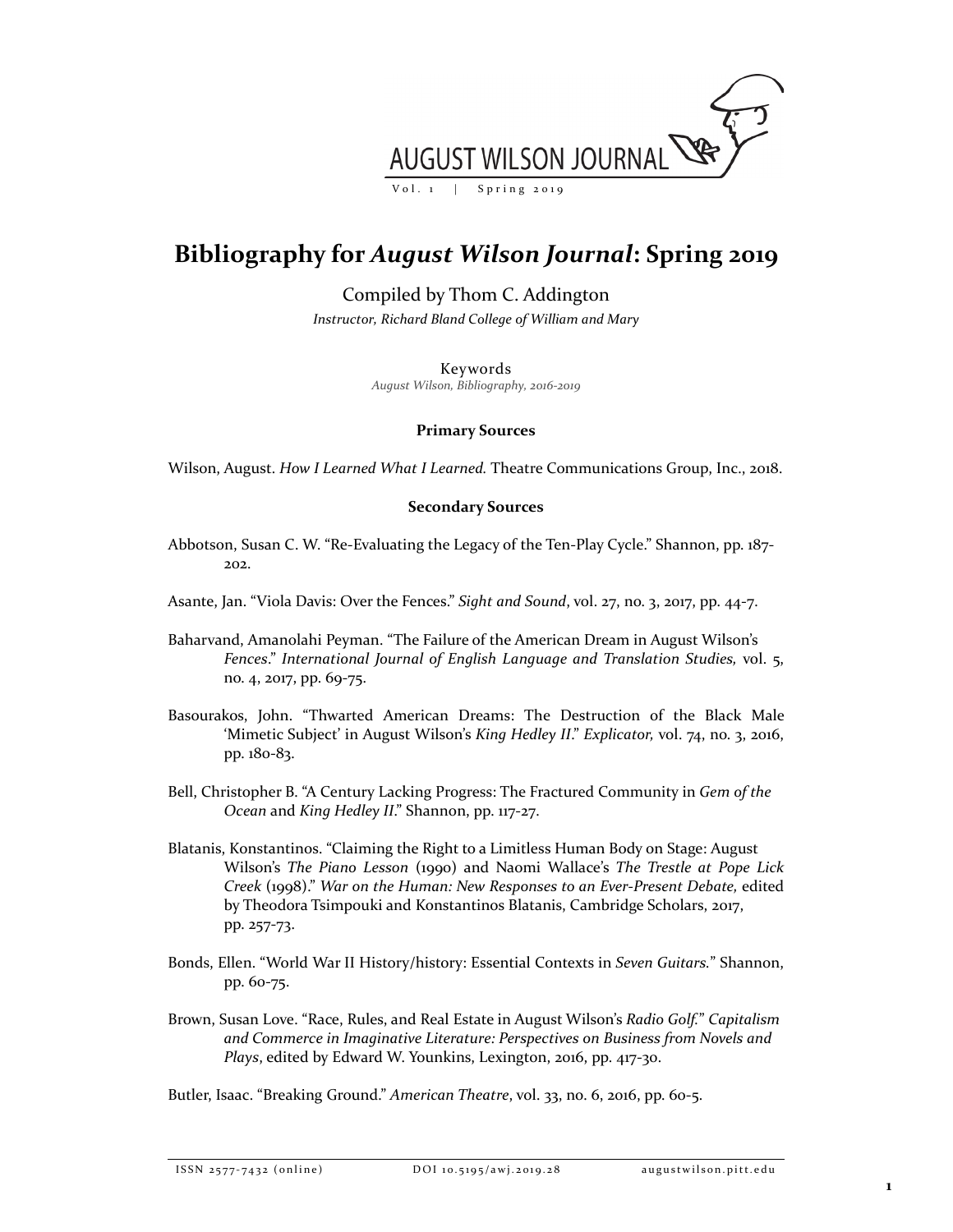Vol. 1 | Spring 2019

- Carpenter, Faedra Chatard. "Teaching the Cycle: Understanding August Wilson's Fractal Dramaturgy." Shannon and Richards, pp. 169-78.
- Clark, Keith. "Blues Brothers: Crosscurrents in *Fences* and *A Streetcar Named Desire.*" Shannon and Richards, pp. 32-44.
- Colbert, Soyica Diggs. "Teaching August Wilson in an American Drama Survey." Shannon and Richards, pp. 45-54.
- Collins-Frohlich, Jesslyn. "Reclaiming the Mother: Women, Documents and the Condition of the Mother in *Gem of the Ocean* and *Ma Rainey's Black Bottom*." Shannon, pp. 101-16.
- Downing, Michael. "The Use of Stereotype and Archetype in *Ma Rainey's Black Bottom*." Shannon, pp. 76-87.
- Elam, Jr., Harry J. "Teaching *Joe Turner's Come and Gone.*" Shannon and Richards, pp. 128- 45.
- Engstrom, James and Paul K. Bryant-Jackson. "Spatial Politics and Memory: The Urban Geography of August Wilson's *Radio Golf.*" Shannon and Richards, pp. 89-108. Euba, Femi. "African Codes and the Satiric Impulses in Wilson." Shannon and Richards, pp. 146-56.
- Forsgren, La Donna. "August Wilson's Pittsburgh Cycle: Critical Perspectives on the Plays." *Theatre Topics,* vol. 26, no. 2, 2016, pp. 267-68.
- Green, Artisia. "Resurrecting 'Phantom Limb[s] of the Dismembered Slave and God': Unveiling the Africanisms in *Gem of the Ocean*." Shannon, pp. 142-63.
- Harrison, Paul Carter. "Derek Walcott/August Wilson: Homage to 20<sup>th</sup> Century Masters of Word." *Black Renaissance/Renaissance Noire*, vol. 17, no. 2, 2017, pg. 30-41.
- Herrington, Joan and Von Washington. "Telling the Story: August Wilson's Challenge to Young Actors." Shannon and Richards, pp. 69-78.
- Johann, Susan. "August Wilson." *Focus on Playwrights: Portraits and Interviews.* University of South Carolina Press, 2016, pp. 24-38.
- Jones, Douglas A. "Person, Place, and the Ordinary in August Wilson's *Gem of the Ocean*." Shannon and Richards, pp. 55-61.
- Li, Yanghua. "August Wilson's Presentation of Interracial Movements in the 1960s." *English Language Teaching,* vol. 11, no. 6, 2018, pp. 41.
- McCluskey Jr., John. "Walter Mosley, August Wilson, and Mosaics of Memory." *Callaloo*, vol. 39, no. 3, 2016, pp. 695-701.
- McCormick, Stacie. "August Wilson and the Anti-spectacle of Blackness and Disability in *Fences* and *Two Trains Running*." *CLA Journal,* vol. 61, no. 1/2, 2017, pp. 65-83.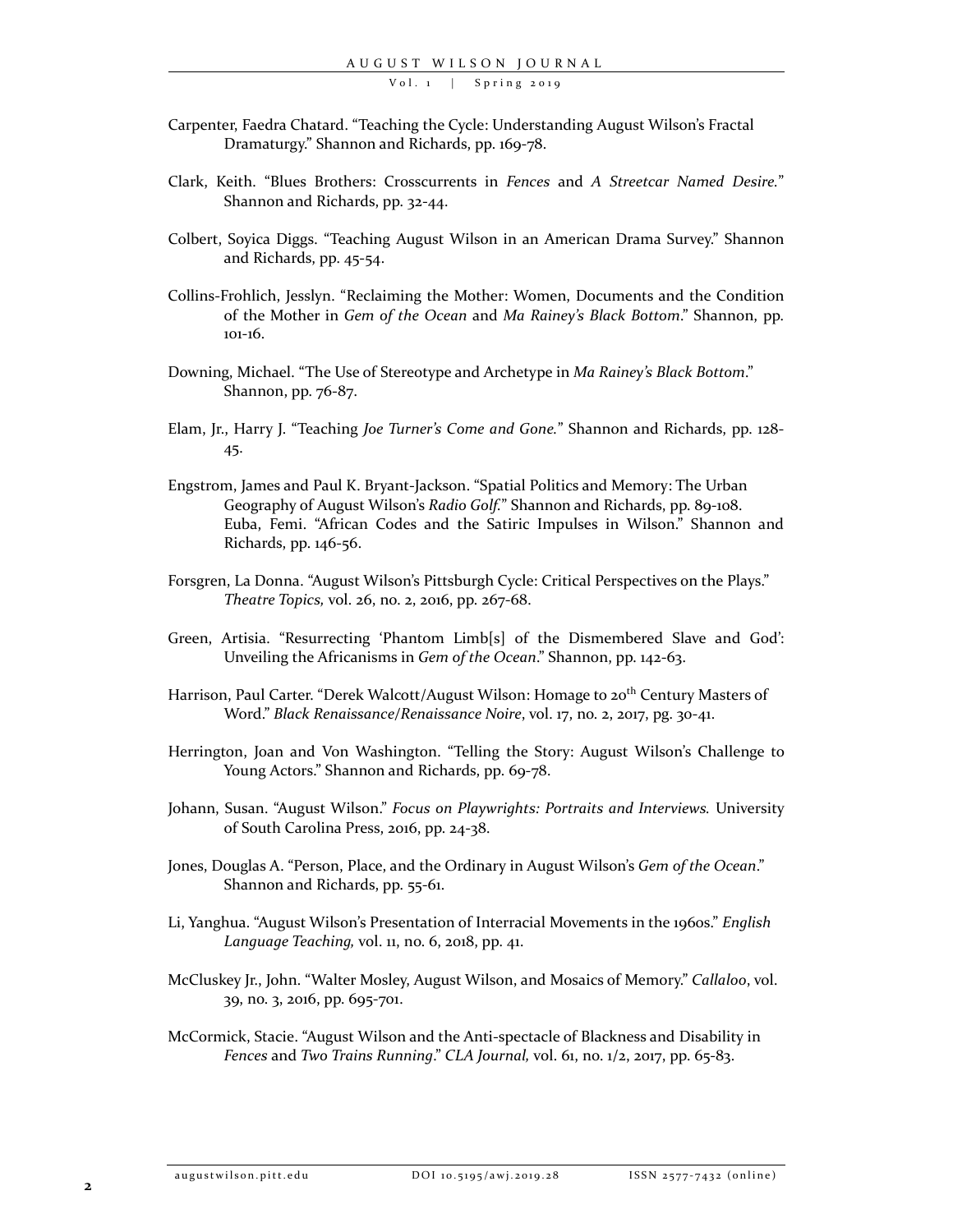August Wilson Journal | Vol. 1 | Spring 2019

- Mirmotahari, Emad. "The Local as the Global: Reflection on Teaching World Literature." *World Literature Today*, vol. 90, no. 3/4, 2016, pp. 52-5.
- Nadel, Alan. "August Wilson, Jazz Structure, and the Historical Record." Shannon and Richards, pp. 62-8.
- ---. *The Theatre of August Wilson.* Bloomsbury, 2018.
- Nesmith, Nathaniel G. "August Wilson and American Theater: An Interview with Frank Rich." *The Black Scholar,* vol. 47, no. 4, 2017, pp. 47-59.
- Peyman, Amanolahi Baharvand. "The Failure of the American Dream in August Wilson's *Fences.*" *International Journal of English Language and Translation Studies,* vol. 5, no. 4, 2017, pp. 69-75.
- Rutter, Emily. "Barry Beckham's *Runner Mack* and the Tradition of Black Baseball Literature." *MELUS*, vol. 42, no. 1, 2017, pp. 74-93.
- Scott, Joyce Hope. "Landscapes of the 20<sup>th</sup> Century." Shannon, pp. 15-38.
- Scheiber, Andrew. "The Logic of Chance: Blues and Policy in August Wilson's *Two Trains Running*." Shannon and Richards, pp. 79-88.
- Seda, Owen. "Epiphany and the 'Drama of Souls.'" Shannon, pp. 164-74.
- Shannon, Sandra G. "A Transplant That Did Not Take: August Wilson's Views on the Great Migration." *African American Review,* vol. 50, no. 4, 2017, pp. 979-86.
- ---. and Sandra L. Richards, editors. *Approaches to Teaching the Plays of August Wilson.*  Modern Language Association, 2016.
- ---. *August Wilson's Pittsburgh Cycle: Critical Perspectives on the Plays.* McFarland, 2016.
- ---. "August Wilson (1945-2005)." *Visions of Tragedy in Modern American Drama*, edited by David Palmer, Bloomsbury, 2018, pp. 141-52.
- ---. "Lesson Plans for the Millennial Student: An Interdisciplinary Course Inspired by the Plays of August Wilson." Shannon and Richards, pp. 109-27.
- Smith, Kyle. "August Wilson's Cycle of Bloodshed." *New Criterion,* vol. 35, no. 7, 2017, pp. 37-40.
- Rapoo, Connie. "Conjuring Africa in August Wilson's Plays." Shannon, pp. 175-86.
- Richards, Sandra. "Materials." Shannon and Richards, pp. 3-9.
- ---. "'You on an Adventure': Teaching August Wilson's *Gem of the Ocean.*" Shannon and Richards, pp. 157-68.
- Saddler, Sarah and Paul Bryant-Jackson. "*Two Trains Running:* Bridging Diana Taylor's 'Rift' and Narrating Manning Marable's 'Living History.'" Shannon, pp. 49-59.